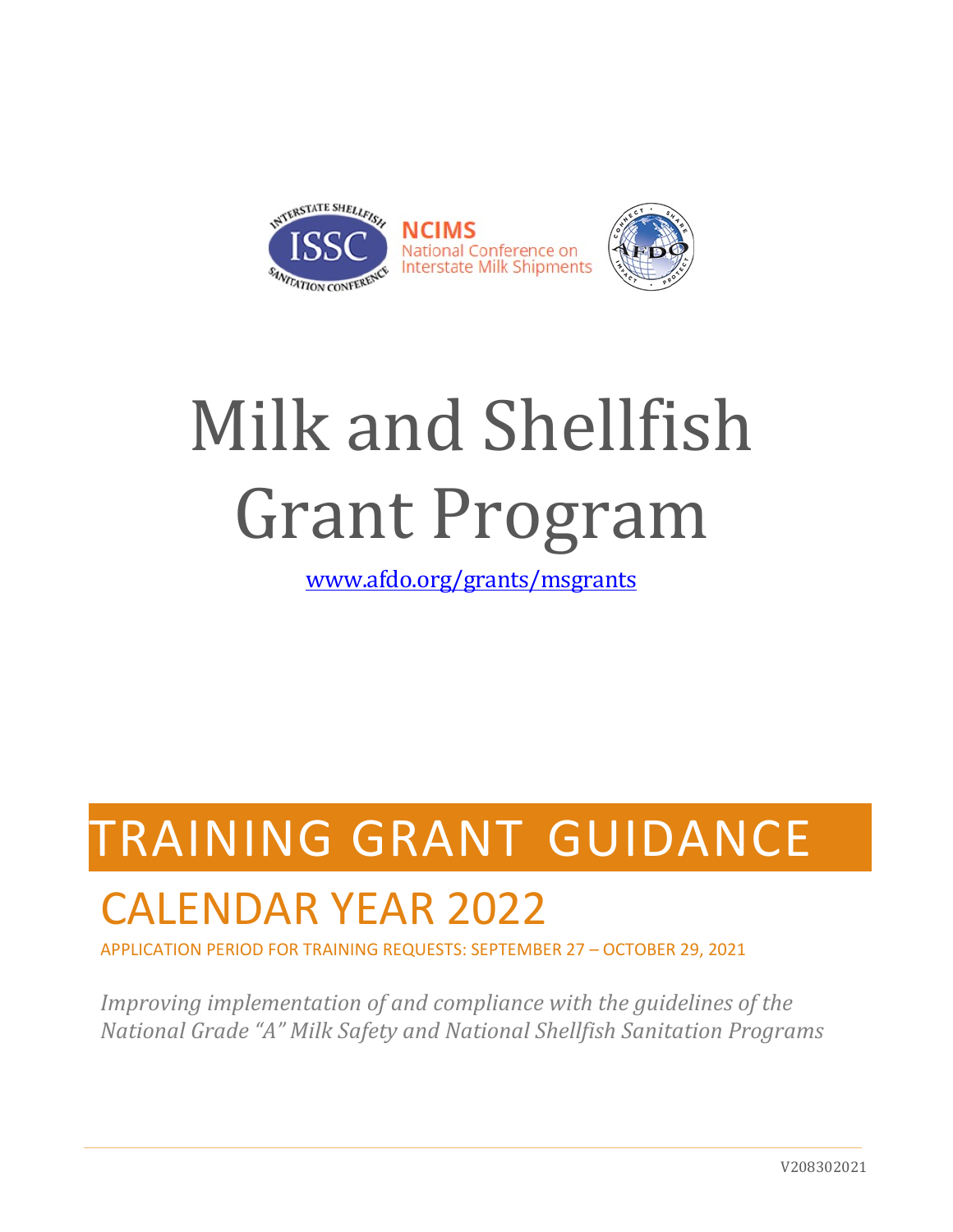| Table of Contents |                                                  |                |
|-------------------|--------------------------------------------------|----------------|
|                   |                                                  | $\mathbf{1}$   |
| I.                |                                                  | $\mathbf{1}$   |
| II.               |                                                  | $\mathbf{1}$   |
| III.              |                                                  | $\mathbf{1}$   |
| IV.               | Maximum Number of Grant Applications Per Program | $\overline{2}$ |
| V.                |                                                  | $\overline{2}$ |
| VI.               |                                                  | $\overline{2}$ |
|                   |                                                  | $\overline{2}$ |
| Ι.                |                                                  | $\overline{2}$ |
|                   |                                                  | 3              |
| $\mathbf{I}$ .    |                                                  | 3              |
| II.               |                                                  | 4              |
|                   |                                                  | 5              |
| I.                |                                                  | 5              |
| II.               |                                                  | 5              |
| III.              |                                                  | 6              |
| IV.               |                                                  | 7              |
|                   |                                                  | 7              |
|                   |                                                  | 8              |
| I.                |                                                  | 8              |
|                   |                                                  | 8              |
|                   |                                                  | 9              |
|                   |                                                  |                |
|                   |                                                  | 9              |
|                   |                                                  | 9              |
|                   |                                                  | 9              |
|                   |                                                  | 9              |
|                   |                                                  | 10             |
|                   |                                                  | 11             |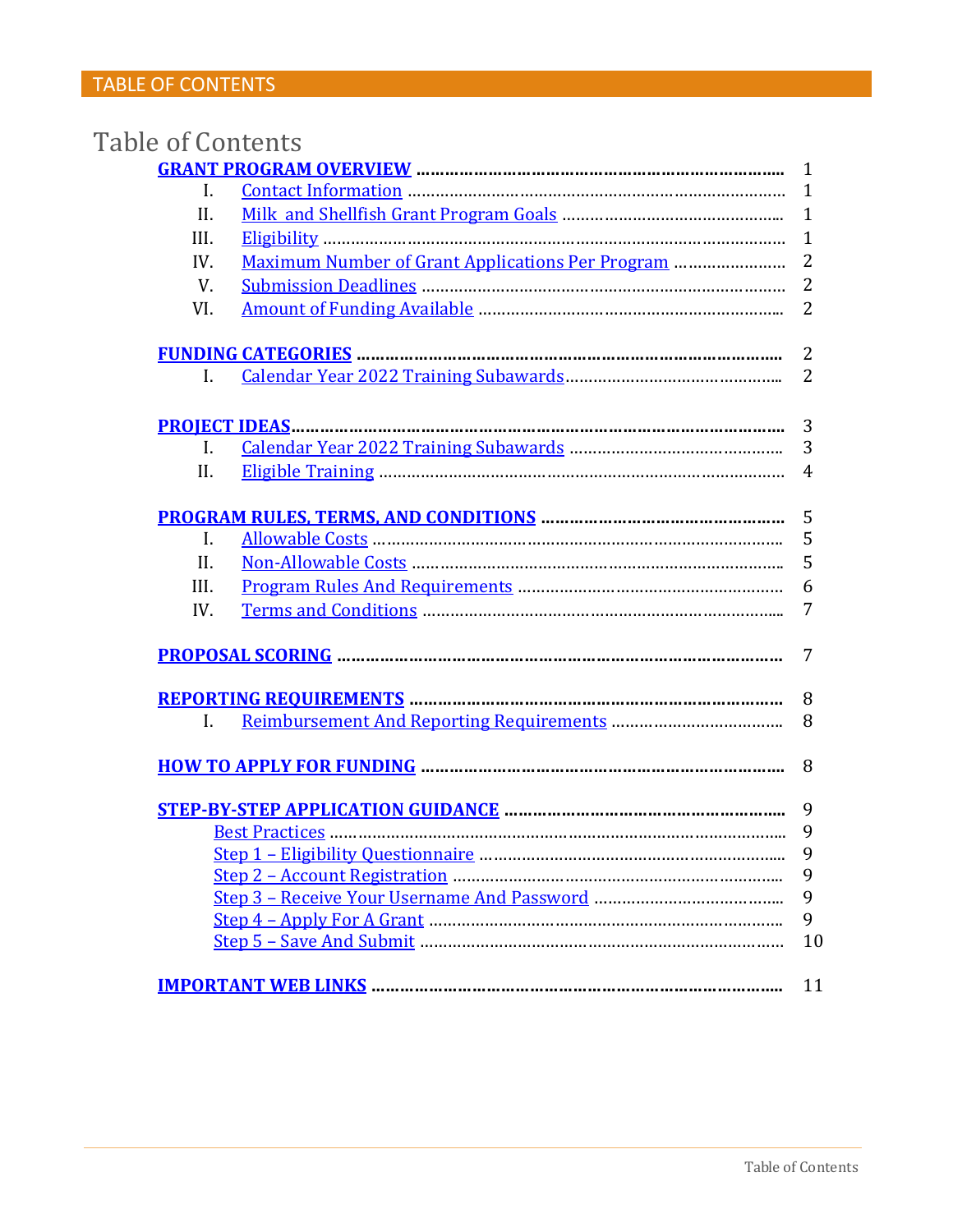### <span id="page-2-0"></span>**GRANT PROGRAM OVERVIEW**

The U.S. Food and Drug Administration (FDA), in collaboration with the Interstate Shellfish Sanitation Conference (ISSC), the National Conference on Interstate Milk Shipments (NCIMS), and the Association of Food and Drug Officials (AFDO), is proud to announce the 202*2* State Cooperative Grant Program for National Grade "A" Milk Safety Programs and National Shellfish Sanitation Programs (the *Milk and Shellfish Grant Program*). This program provides funds for training and equipment purchases in support of milk and shellfish regulatory programs. Knowing that resources are limited for all food protection partners, FDA, ISSC, NCIMS, and AFDO have worked diligently to design simple application, funding, and reporting systems. Applicants to this program can expect a straightforward application process with streamlined reporting requirements.

### <span id="page-2-1"></span>I. CONTACT INFORMATION

For additional information or technical support, please contact the AFDO Milk and Shellfish Grants Management Team at (717) 814-9873 or [msgrants@afdo.org.](mailto:msgrants@afdo.org)

### <span id="page-2-2"></span>II. MILK AND SHELLFISH GRANT PROGRAM GOALS

The following are the goals for Milk and Shellfish Grant Program funding:

- 1. Support state and territorial (Puerto Rico) National Grade "A" Milk Safety Programs and state National Shellfish Sanitation Programs to participate in technical training, including FDA-supported Grade "A" Milk training courses, FDA-supported Shellfish training courses, Milk or Shellfish seminars, LEO Milk or LEO Shellfish training courses, other justifiable alternate program specific training; and
- 2. Provide equipment to assist regulatory programs with their implementation of the Grade "A" Milk Safety program and/or the National Shellfish SanitationProgram.

**This grant guidance document focuses on the Milk and Shellfish Grant Program Goal # 1. Supporting state and territorial (Puerto Rico) National Grade "A" Milk Safety Programs and state National Shellfish Sanitation Programs to participate in technical training, including FDA-supported Grade "A" Milk training courses, FDA-supported Shellfish training courses, Milk or Shellfish seminars, LEO Milk or LEO Shellfish training courses, and other justifiable alternate program specific training. A separate equipment grant guidance document will be published later.**

#### <span id="page-2-3"></span>III. ELIGIBILITY

Funding is available to:

State or territorial (Puerto Rico) agencies with the regulatory/rating authority, or that provide a state laboratory service, to implement the National Grade "A" Milk Safety Program; *and/or*

State agencies with the regulatory authority, or that provide a state laboratory service, to implement the National Shellfish Sanitation Program.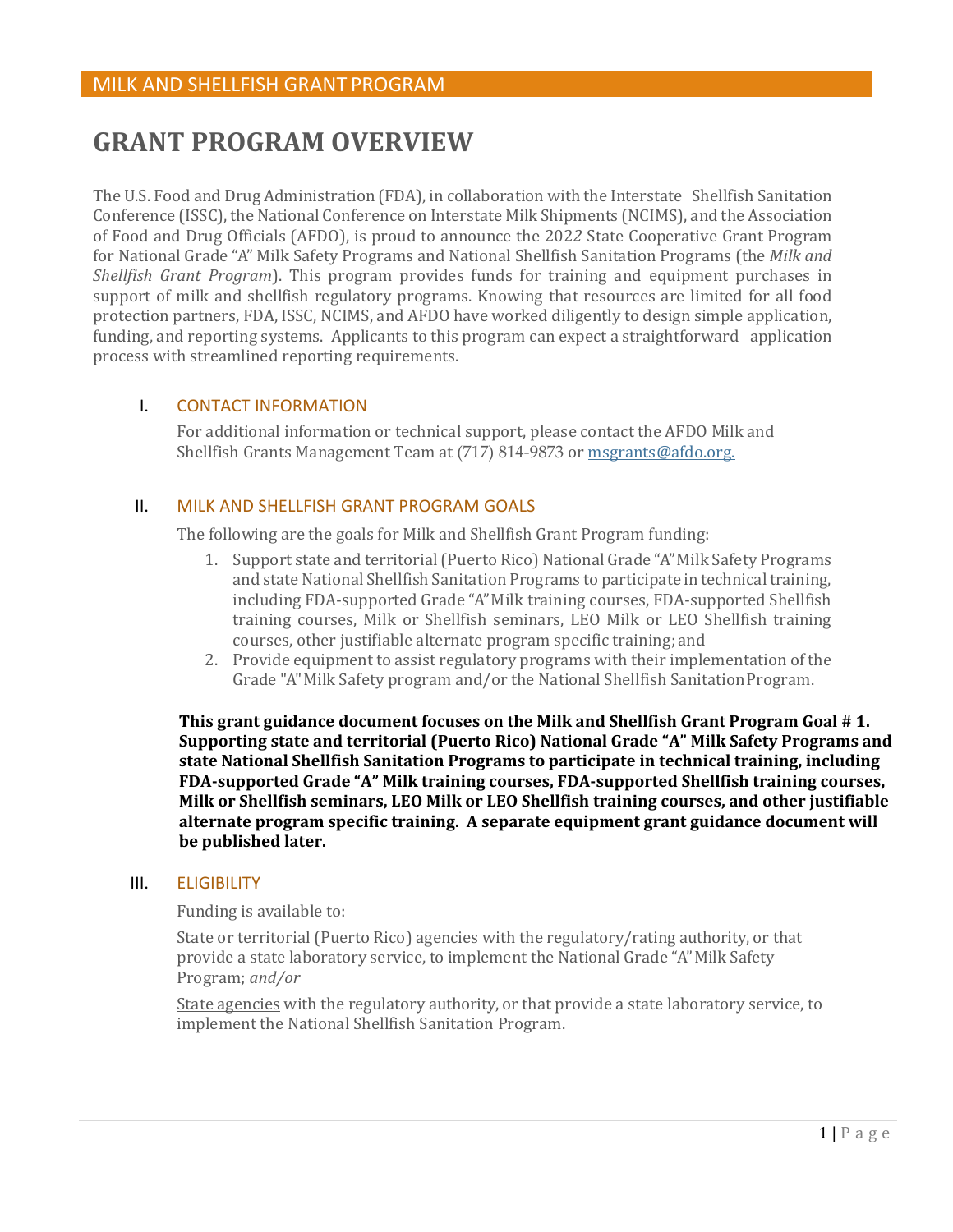### <span id="page-3-0"></span>IV. MAXIMUM NUMBER OF GRANT APPLICATIONS PER PROGRAM

MILK: A single agency with authority to implement the National Grade "A" Milk Safety Program (regulatory/rating authority or laboratory service) may submit one training application which is currently projected as:

• One (1) National Grade "A" Milk Program 2022 Calendar Year Training Request (Fall 2021)

SHELLFISH: A single agency with authority to implement the National Shellfish Sanitation Program may submit one training application for funding which is currently projected as:

• One (1) National Shellfish Sanitation Program 2022 Calendar Year Training Request (Fall 2021)

#### <span id="page-3-1"></span>V. SUBMISSION DEADLINES

All applications must be made through the on-line grant management portal, https://msgrants.fluxx.io .

Applications for **Calendar Year 202***2* **Training Subawards** can be submitted beginning September 27, 2021. All applications must be completed and successfully submitted through the portal by October 29, 2021 at 7:59 PM Eastern Time.

#### <span id="page-3-2"></span>VI. AMOUNT OF FUNDING AVAILABLE

We expect that more than \$3,000,000 in funding will be available for the Calendar Year 2022 Training and Equipment Subawards.

### <span id="page-3-3"></span>**FUNDING CATEGORIES**

Funds may be used to assist eligible agencies (with Milk and/or Shellfish regulatory/ rating authority or that provide a state laboratory service) in completing training that meet the goals and objectives of the *Milk and Shellfish Grant Program*:

#### I. CALENDAR YEAR 2022 TRAINING SUBAWARDS

Training Subawards allow programs to make an annual funding request for Calendar Year training needs, to support Milk Sanitation Rating Officers (SROs), Laboratory Evaluation Officers (LEOs), Shellfish Sanitation Officers (SSOs) and other regulatory staff members to attend required training and other courses. Applicants have the opportunity to request travel funds and registration fees when applicable (FDA courses do not have registration fees) for a program's annual training needs to allow attendance at training courses, workshops, and seminars that advance the goals of the National Grade "A" Milk Safety Program and/or the National Shellfish Sanitation Program.

The minimum request for these subawards is \$500. There is no maximum amount, but the total requested funding should not average more than \$2,000 per person/per course, unless a detailed budget justification is provided. Programs may submit a request for multiple staff members, which may cover all or just a portion of their travel/training needs**.**

**Separate Grant Guidance for CY 2022 Equipment Subawards will be provided prior to the Equipment portalopening.**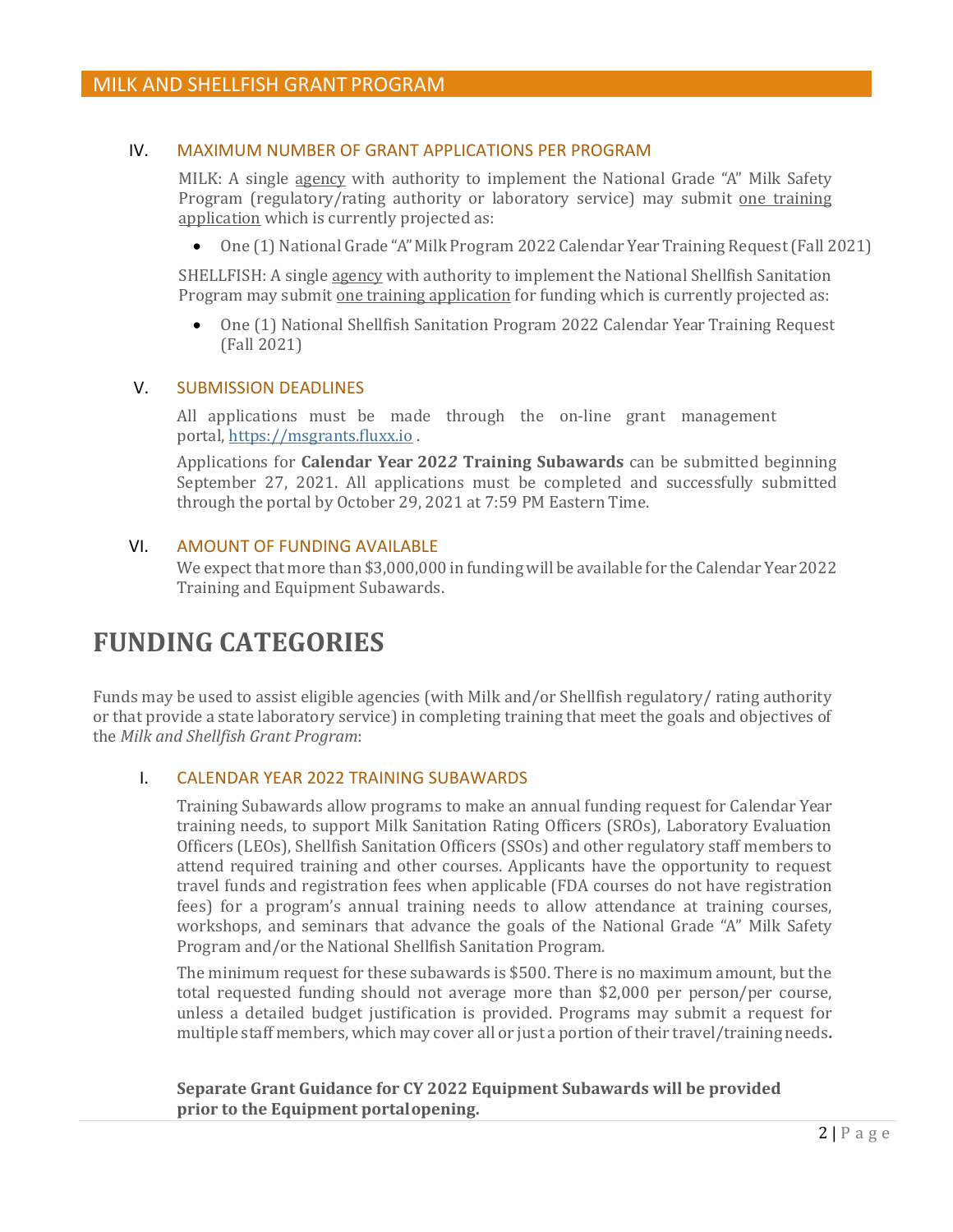### <span id="page-4-1"></span>**PROJECT IDEAS**

The *Milk and Shellfish Grant Program* is designed to fund projects that assist programs in achieving and/or maintaining compliance with requirements and goals of the National Grade "A" Milk Safety Program and the National Shellfish Sanitation Program. Specific courses prioritized by this funding program are listed below. When necessary due to funding limitations, training for SROs, LEOs and SSOs may be prioritized over other training needs.

Please note that only certain costs, including funding for specific courses and registration fees, are allowable under the Milk and Shellfish Grant Program. **See the** *Program Rules, Terms, and Conditions*  **section for more detail.**

#### <span id="page-4-0"></span>I. CALENDAR YEAR 2022 TRAINING SUBAWARDS

### **SUGGESTED TRAINING FOR CY 202***2***, AS WE EXPECT CONTINUED COVID-19 TRAVEL LIMITATIONS:** Given a significant number of face-to-face courses and meetings for CY 202*2* have already been canceled, please consider the following suggestions for eligible CY 202*2* Training requests:

- Any courses or seminars that meet the intent of the Milk and Shellfish Grant Program, and that have published dates for CY 202*2*, will be considered eligible – please include the status of the course or seminar in your application.
- According to the latest information available, we do expect that Regional Seminars for both Milk and Shellfish will be scheduled for CY 202*2* – please feel free to include in your application.
- FDA is open to considering alternative web-based training for CY 202*2*  (**reimbursement of materials and registration fees only**), provided it meets the intent of this grant program and includes a strong justification.
- Requests for in-state training and/or staff training meetings, university-based online courses, and other types of training will be considered, when adequate justification is provided describing how the alternate training(s) will support the goals of this funding program.
- **Important Note on the Milk and Shellfish courses provided by the FDA Office of Training Education and Development (OTED):** According to the latest information available, FDA/OTED does not plan to offer face-to-face Milk and Shellfish courses through September 202*2*.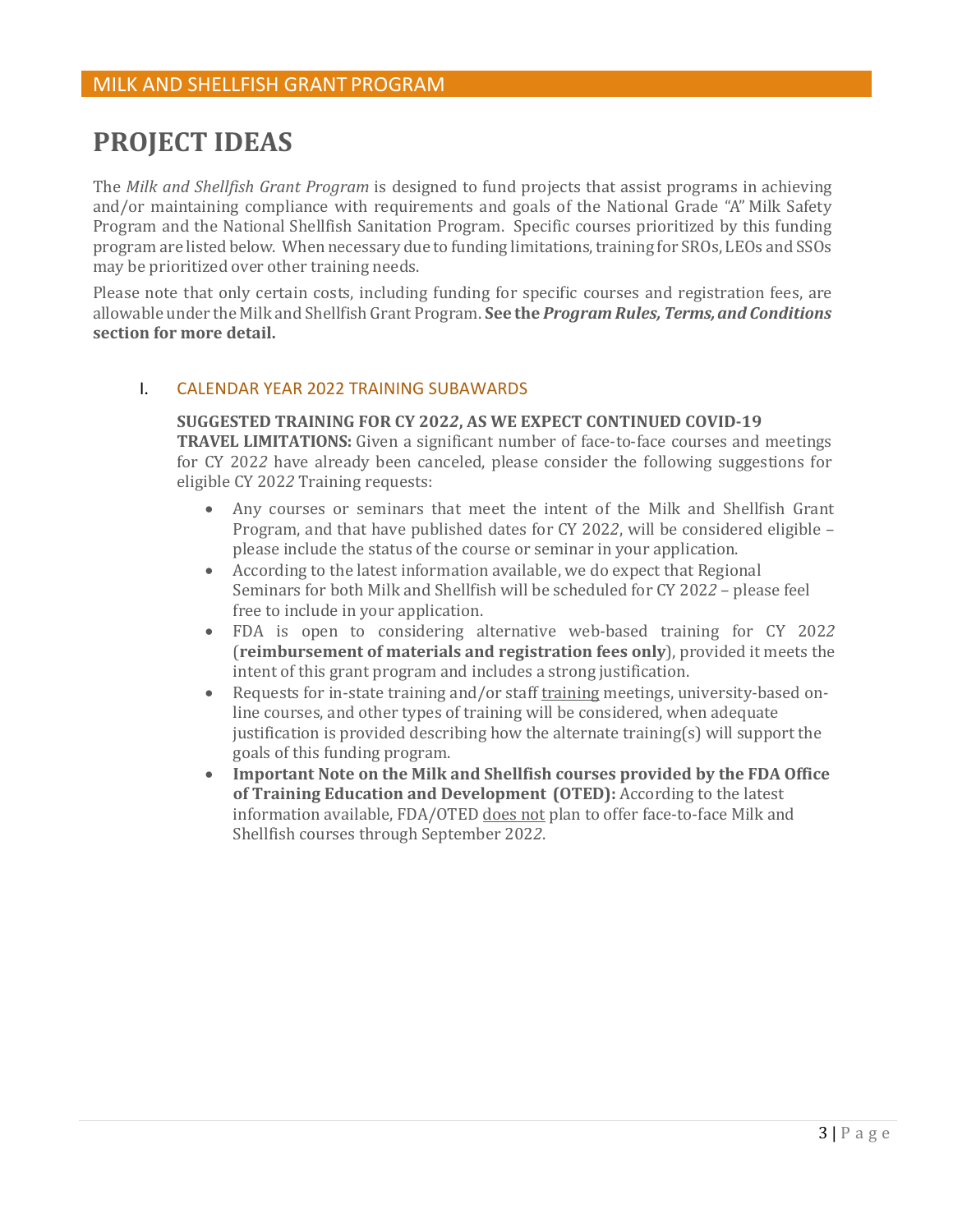### <span id="page-5-0"></span>II. ELIGIBLE TRAINING

Eligible Training needs for **National Grade "A" Milk Safety Programs** include:

- FD373 State LEO Workshop (1)
- FD376 NCIMS Dairy HACCP Applications in the Milk Industry (1)
- FD378 Preventive Controls in Grade "A" Dairy Plant (1)
- FD385 Automatic Milking Installation Sanitation and Inspection(1)
- FD578 Advanced Problems in Milk(1)
- 3-A Sanitary Standards Association Meeting
- Dairy Farm Sanitation and Inspection (1)
- DPC Dairy Practices Council Meeting
- Eastern Milk Seminar
- FEMA Emergency Response Course
- Milk Pasteurization Controls and Tests (1)
- Milk Plant Sanitation and Inspection(1)
- NADRO National Association of Dairy Regulatory Officials
- Special Problems in Milk Protection (1, 2)
- Other Training may be funded as a secondary priority, as funding permits and when a strong justification is provided by the applicant agency.

Eligible Training needs for **National Shellfish Sanitation Programs** include:

- ER220 Traceback Investigations (1)
- FD242 Sanitary Survey of Shellfish Growing Areas (1)
- FD245 Shellfish Plant Standardization(1)
- FD246 Shellfish Laboratory Methods and Evaluation (1)
- FD342 Advanced Shellfish Growing Areas Course(1)
- FEMA Emergency Response Courses
- GIS Courses
- GSASSC Gulf and South Atlantic States Shellfish Conference
- ISS Interstate Seafood Seminar
- NESSA New England Shellfish Sanitation Association
- Other FD Course Offered by OTED (not specifically listed above)
- PacRim Pacific Rim Shellfish Sanitation Conference
- PARLEOM / NELEOM Methodology and Policy Meetings
- Participation in a Dye Study
- Seafood Alliance HACCP Training
- Shellfish Program Management Meetings
- Other Training may be funded as a secondary priority, as funding permits and when a strong justification is provided by the applicant agency, such as in-state training, staff training meetings, out of state standardizations travel and university-based online courses.

*(1) Confirmed local delivery or other confirmed deliveries only.*

*(2) State Rating Officers and State Rating Officers in training only will be considered.*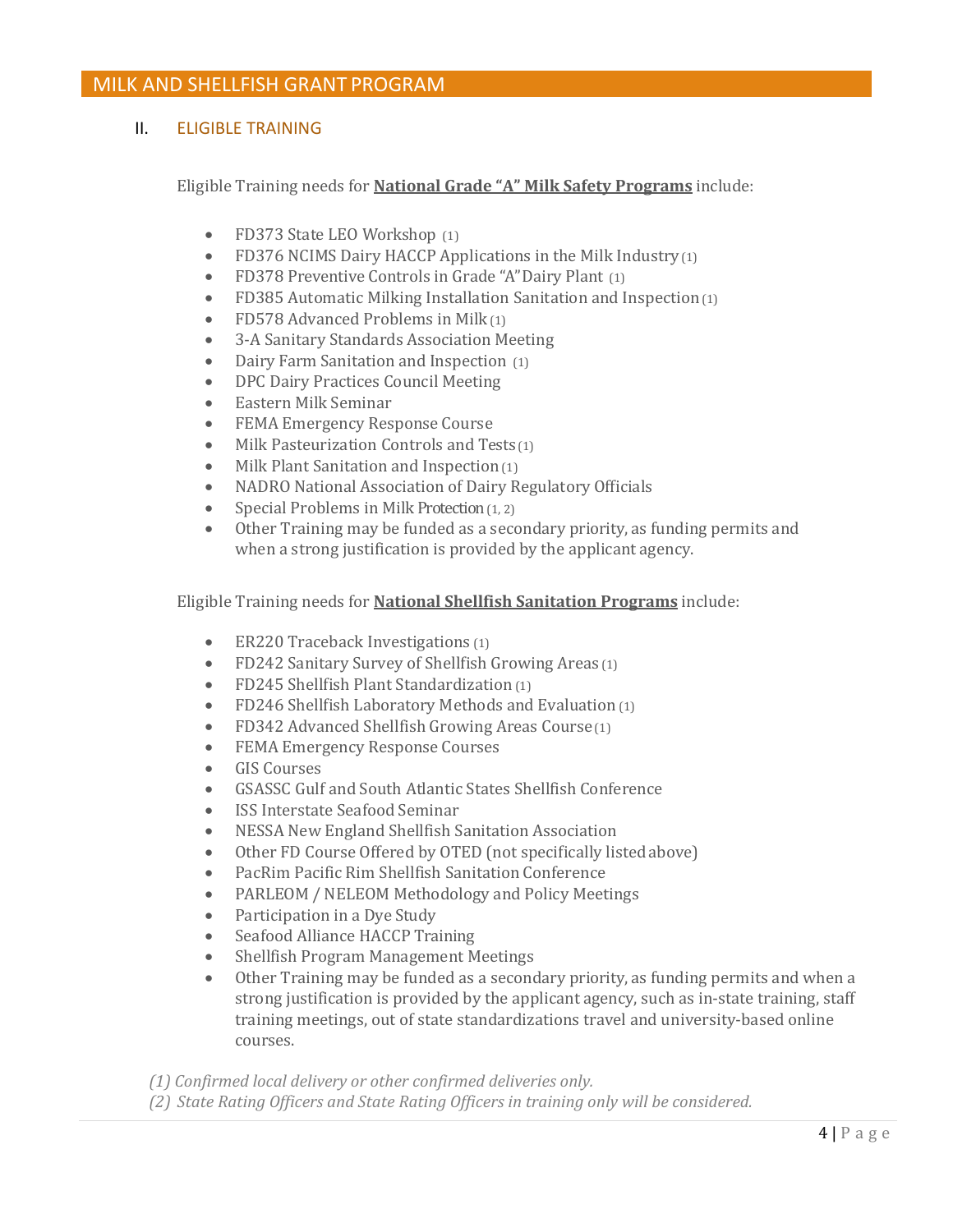### <span id="page-6-1"></span><span id="page-6-0"></span>Program Rules, Terms, and Conditions

### I. ALLOWABLE COSTS

Allowable costs include training costs, travel costs, and registration fees (except for FDA courses).

Indirect costs are permissible with a signed and current federal cost rate agreement, or at the de minimis rate of 10%. (Additional guidance on the de Minimis rate can be found at: [https://www.e](http://www.ecfr.gov/cgi-bin/text-)cf[r.gov/cgi-bin/text](http://www.ecfr.gov/cgi-bin/text-)idx?SID=5a32387e087a2cd0368f361f5afb9ec6&mc=true&node=se2.1.200\_1414&rgn=div8.)

### <span id="page-6-2"></span>II. NON-ALLOWABLE COSTS

Certain expenses and costs are not allowable under the *Milk and Shellfish Grant Program*. Please note the following restrictions:

- Vehicles: Costs associated with the p[rocurement of vehicles, vehicle parts/service](https://www.faa.gov/uas/public_safety_gov/), and boats (including trailers and motors) are not allowed.
- Construction: Costs for construction and/or remodeling of physical structures are not allowed.
- Food: Expenses for food, snacks, meals, and catering (other than per diem for travelers) are not permitted for any subaward.
- Personnel: Personnel costs associated with training are not permitted. This includes employee salaries, fringe benefits, overtime, travel time, and time spent taking online courses.
- Promotional items and costs are generally prohibited, unless they provide a direct food safety benefit. Examples of prohibited items: gift bags, logo items (pens, notepads, shirts, hats), gift cards, etc.
- Purchasing of equipment and supplies for industry is generally prohibited.
- Liability insurance, maintenance/service agreements, etc.
- Other Agreements, Grants, & Funding Sources: Any expenses reimbursed under other cooperative agreements, grants, contracts, and/or other funding mechanisms (including NCIMS and ISSC conference costs) must remain distinct and separate from any subaward of the Milk and Shellfish Grant Program.
- Membership fees for local, regional, or national organizations, even if such membership fees reduce the cost of training and/or conference fees, may not be paid with grant funds.
- Since there are no registration fees for FDA courses (FD245, FD371, etc.), registration costs for these courses cannot be paid with funds from this grant program.
- Insufficient Justification: Other costs may not be funded upon reviewer evaluation. All costs should clearly support Project Outcomes, with sufficient justification provided.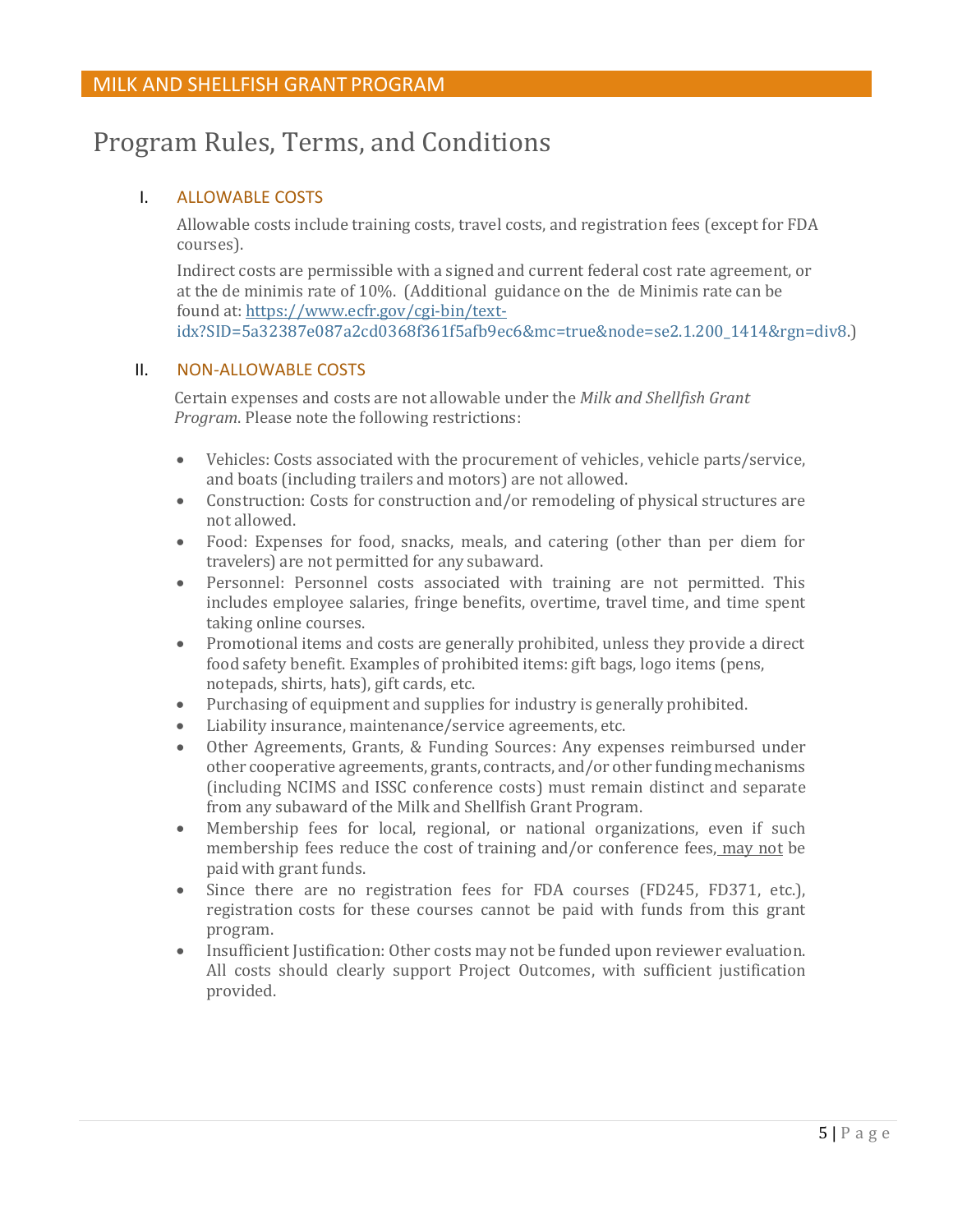### <span id="page-7-0"></span>III. PROGRAM RULES AND REQUIREMENTS

The following rules and requirements apply to subawards administered under the *Milk and Shellfish Grant Program:*

- 1. Funding is available for state and territorial (Puerto Rico) National Grade "A" Milk Safety Programs and State National Shellfish Sanitation Programs and can be used for 2022 Calendar Year training needs.
- 2. Any travel costs associated with this grant program should adhere to the following general guidelines (feel free to contact the Milk and Shellfish Grants Management Team with specific travel-related questions not covered below):
	- a. Receipts are required for all travel expenses except meals, which will be reimbursed on a federal per diem basis. The General Services Agency (GSA) Meals and Incidental Expenses (M&IE) breakdown may be accessed at http://www.gsa.gov/portal/content/101518.
	- b. Hotels will be reimbursed at actual room cost plus any applicable taxes during dates of travel and should be booked at the most economical rate practical. Incidental lodging expenses (internet, etc.) beyond room, parking and tax will not be reimbursed.
	- c. The prevailing federal per diem rate for the destination will be allowed for meals and incidentals. On travel days (first and last days), in most cases 75% of the federal per diem rate will be reimbursed. Per diem for meals which are provided at no cost to the participant as part of the program cannot be reimbursed.
	- d. Air travel is to be taken by the most economical fare available. Advance purchase is required. First or business class, "economy plus"-type, or any other upgraded air travel is not authorized. Baggage fees may be reimbursed with a receipt.
	- e. Reimbursement for use of a private automobile shall be at the prevailing federal rate, reimbursed for mapped mileage to and from the venue, and shall not exceed the cost of advance purchase air travel to the destination.
	- f. Use of Rental cars must receive advance approval.
- 3. Each Milk or Shellfish program may apply for funding for one  $(1)$  training grant for the Calendar Year 2022 funding cycle. If more than one (1) milk or shellfish application is made by a single program, only the first application will be evaluated.
- 4. Applications from a single program may be made by a single Point of Contact (POC), or multiple POCs.
- 5. For reasons of security and functionality, programs are required to complete all grant applications on-line using a modern, up-to-date browser. We recommend Google Chrome or an of the other browsers available for download at https://www.afdo.org/grants/browsers/
- 6. When completing the on-line application, any character count restrictions include spaces.
- 7. All required fields in each application (including Point of Contact, Authorizing Official, organization, budget, budget justification, and all proposal information) must be clear and complete.
- 8. All grant applications must be submitted through the on-line portal, https://msgrants.fluxx.io, by the relevant Submission Deadlines listed in the *Grant Program Overview*.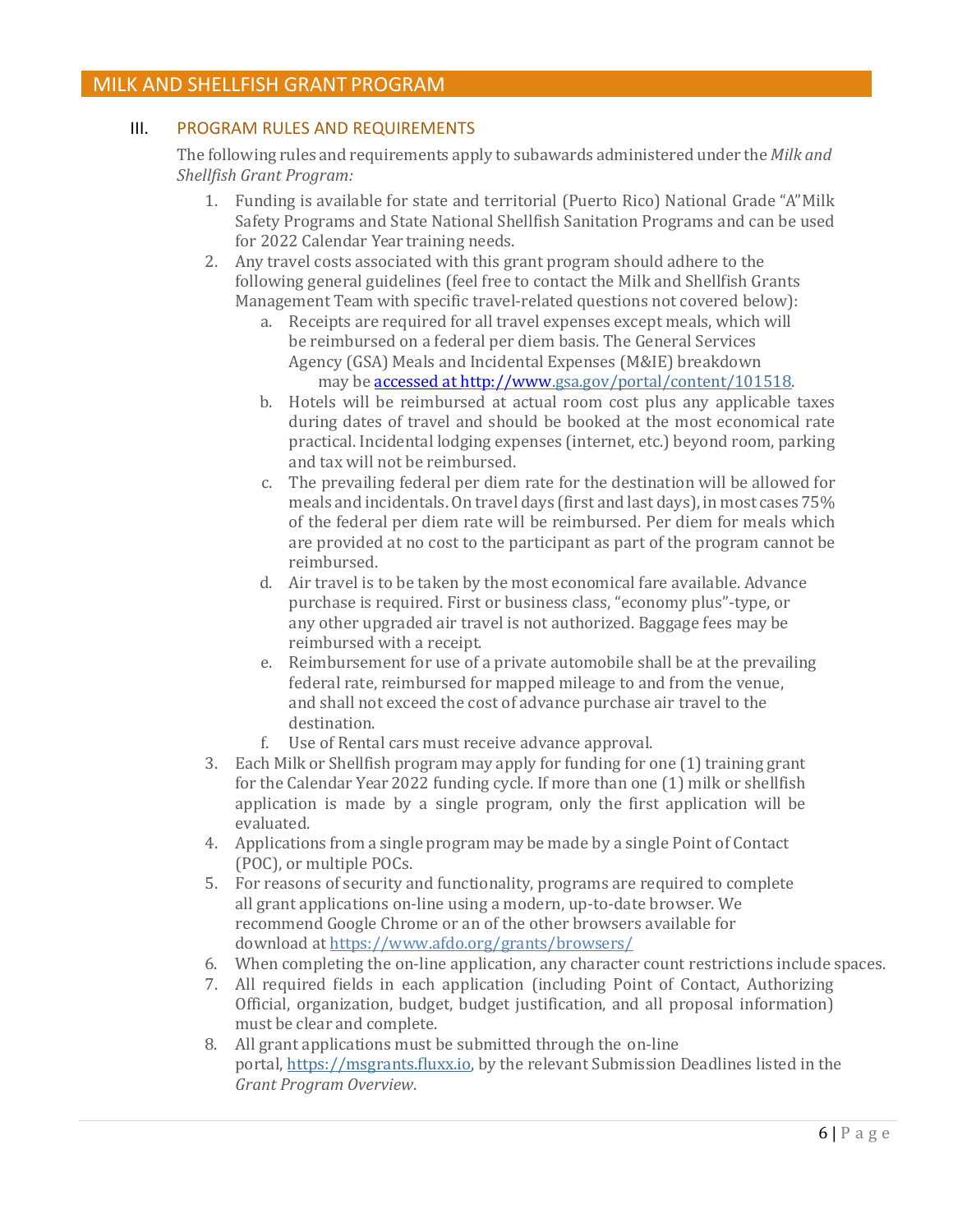### <span id="page-8-0"></span>IV. TERMS AND CONDITIONS

By applying for this funding opportunity, your agency has made an assurance that it will comply with all applicable Federal statutes and regulations in effect during the grant period, including applicable parts of 45 CFR Parts 74 and 92. Subawards will be based upon the submitted and approved project applications, and are subject to the following conditions:

- Award decisions are made by the FDA Project Officer for the FDA Cooperative Agreement that funds this program.
- The grantee must complete the full scope of work and all tasks outlined in the approved grant application by the Project End Date entered on the grant application, unless a written exception is granted by the AFDO Milk and Shellfish Grants Management Team. Contact the Grant Team at (717) 814-9873 or at [msgrants@afdo.org.](mailto:msgrants@afdo.org)
- **Any changes to the scope,tasks, deliverables, or expenses of funded subawards must be approved in advance and in writing by AFDO prior to work being modified or completed. Please note that costs incurred for unapproved changes may not be reimbursed.**
- A Reimbursement Request and culminating Final Report must be submitted through the on-line grant portal no more than 45 days after the Project End Date. As part of the Reimbursement Request, the grantee must provide a full accounting of all expenditures made with funds from this grant award, accompanied by the documentation specified in the Reporting Requirements section of this document.

### <span id="page-8-1"></span>**PROPOSAL SCORING**

- 1. Applicants will receive an automated email notification upon the successful submittal of their application.
- 2. Applications received by applicable deadlines will undergo an administrative review.
	- Applications out-of-compliance with the Program Rules and Requirements will not be funded.
	- For applications requiring minor administrative clarification, applicants will be notified and given the opportunity to provide clarifying information within five (5) business days after the notification.
	- Applications that pass the administrative review will move to a final review by FDA.
- 3. The FDA/NCIMS/ISSC Joint Advisory Groups have discretion when making award decisions and can approve changes to number of reviewers or reviews, funding amount, priority, project period, and other aspects of subawards to ensure this funding program meets the FDA's intended goals. Final Award decisions are made by the FDA Project Officer for the FDA Cooperative Agreement that funds this program.
- 4. Applications not awarded will be notified via email.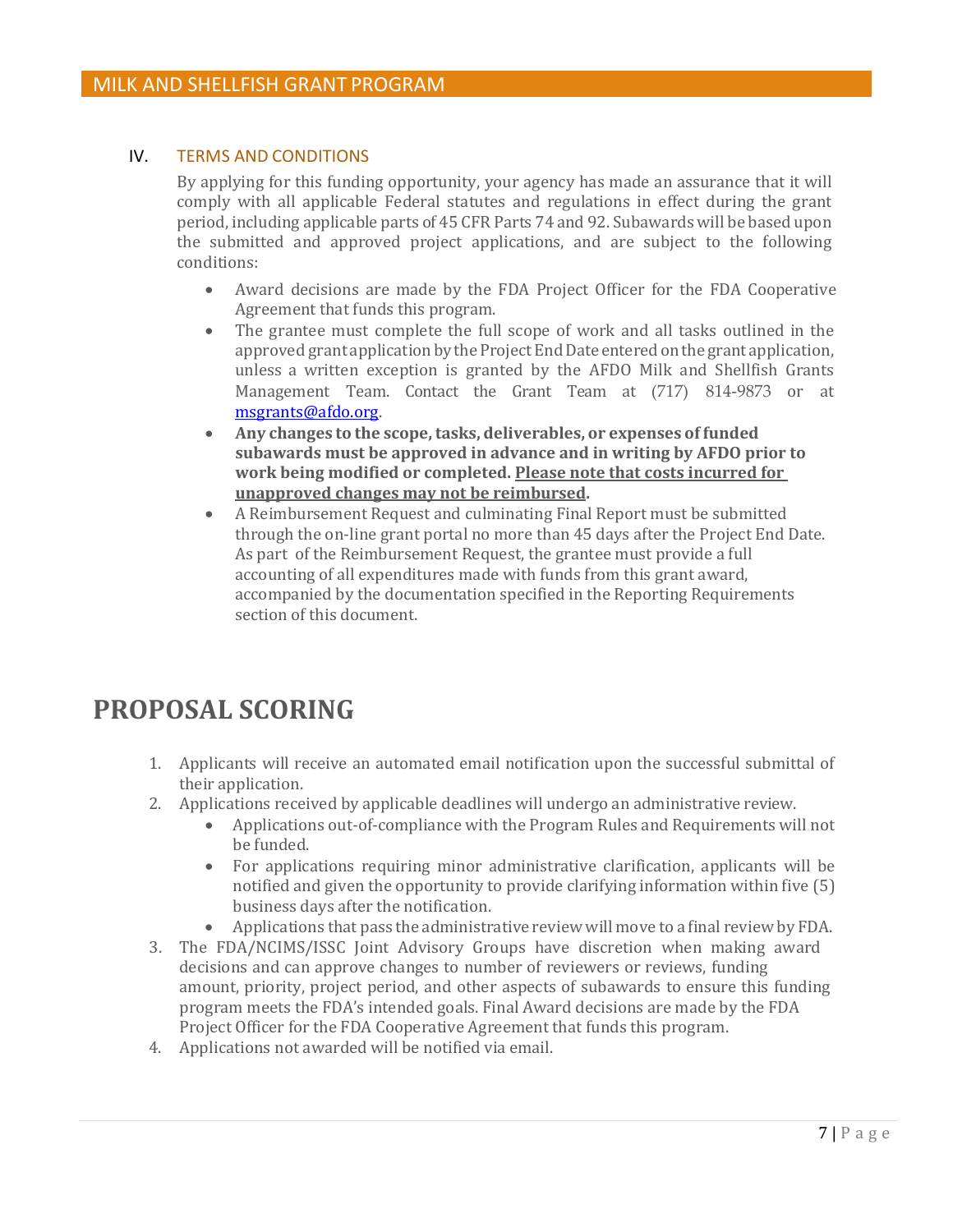### <span id="page-9-0"></span>**REPORTING REQUIREMENTS**

As with the application process, the on-line grants management system is used for project reporting and is aimed at minimizing the grantee's time burden. Grantees must submit their reports through the on-line grant management portal at [https://msgrants.fluxx.io.](https://msgrants.fluxx.io/) Funds are generally awarded on a reimbursement basis after each Reimbursement Request is submitted and approved, but exceptions may be made based on the nature and duration of the project or the needs of the Program (determined on a case-by-case basis). *Note: A reimbursement check will be made payable to the organization; it cannot be made payable to any individual*.

Changes to the project budget that exceed 10% of the total grant amount must be requested in advance of your final report submission, via email to [msgrants@afdo.org.](mailto:msgrants@afdo.org) Amended budget line items should be approved before expenditures are incurred, and requested changes are not approved until you receive confirmation from AFDO Grants Management Staff regarding your requested changes*. Note: If you are ready to submit your Reimbursement Request but have not yet requested and received approval for budget changes that exceed 10% of the total grant amount, please submit your change request and wait for your approval before submitting your Reimbursement Request.*

### <span id="page-9-1"></span>I. REIMBURSEMENT AND REPORTING REQUIREMENTS – ANNUAL TRAINING NEEDS SUBAWARDS

A **Milk and Shellfish Reimbursement Request** is required whenever you are seeking reimbursement for one or more completed courses, seminars, and/or meetings. Because your subaward is intended to meet all your Calendar Year 2022 training needs, more than one Milk and Shellfish Reimbursement Request can be submitted during the year.

Please visi[t http://afdo.org/grants/msgrants f](http://afdo.org/grants/msgrants)or complete Reimbursement and Reporting Instructions.

### <span id="page-9-2"></span>**HOW TO APPLY FOR FUNDING**

- 1. Carefully review the details of this Grant Guidance document.
- 2. Gather all required information necessary to complete your application(s).
- 3. Ensure your computer meets the minimum browser requirements to ensure security and functionality with the system. We recommend Google Chrome or any of the other up-todate browsers listed at [http://afdo.org/grants/browsers.](http://afdo.org/msgrants/browsers)
- 4. Complete an on-line application using the grants management portal [at https://msgrants.fluxx.io](https://msgrants.fluxx.io/) for each project for which your program chooses to apply.
- 5. Submit training applications (up to two per regulatory program) by the October 29, 2021 7:59 PM ET deadline, and wait for funding determination (approximately 6 weeks after the grant program deadline).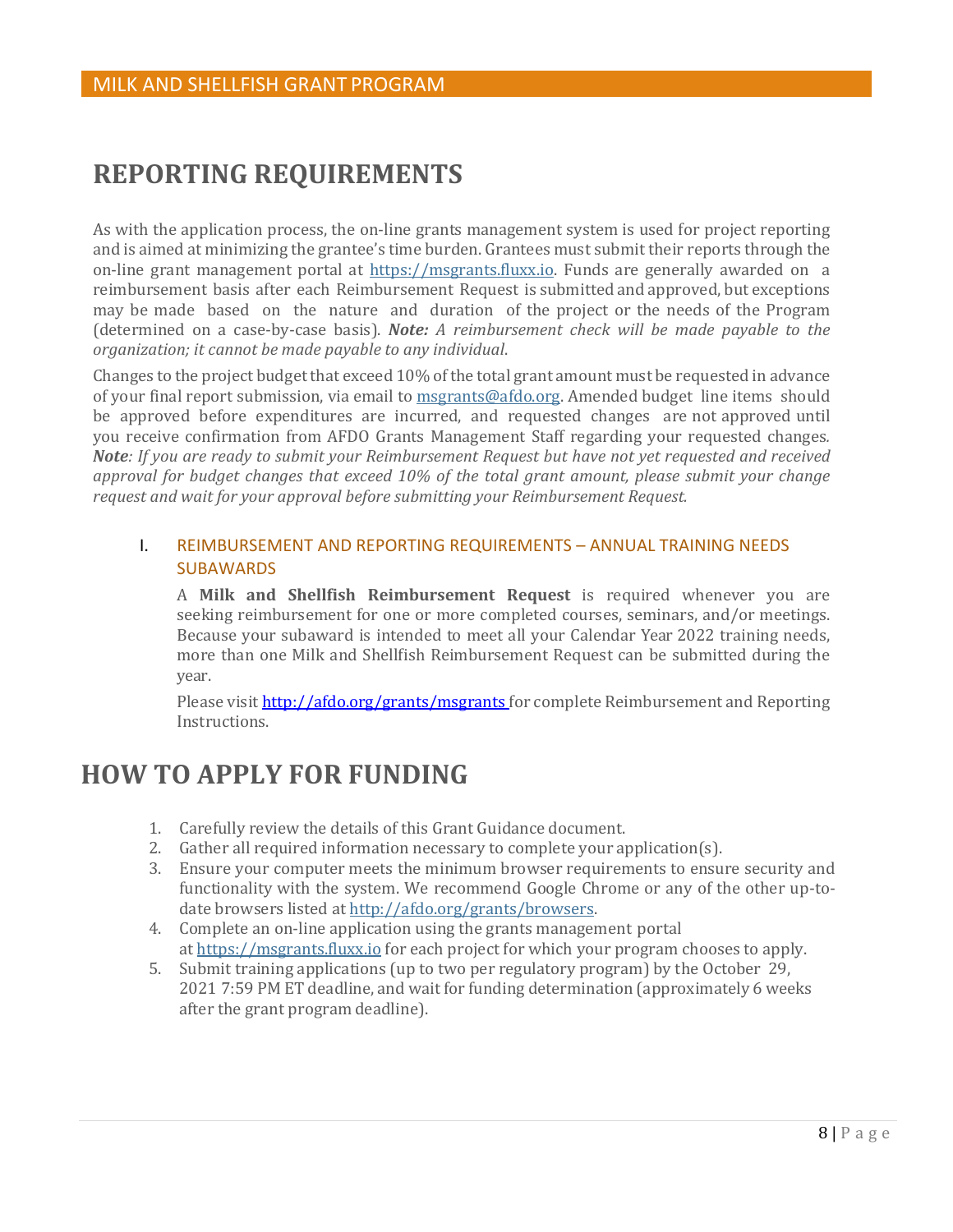### <span id="page-10-1"></span><span id="page-10-0"></span>**STEP-BY-STEP APPLICATION GUIDANCE**

### BEST PRACTICES

The following are a few best practices:

- Many applicants find it helpful to gather the required information into a single word processing document, and then later cut and paste that information into the grant portal. This can prevent the loss of worktime caused by Internet connection issues.
- Once you begin to type (or copy and paste) information into the portal, be sure to periodically hit the green "**Save**" button at the top of the screen. After clicking the "Save" button, you can log in and out of the system as often as needed without losing your information. Saved applications may be viewed by clicking "Draft Applications" under the "Applications" heading in the menu on the left panel of your dashboard.
- Your application cannot be submitted until you complete all required fields. Once you
- have completed all required fields, a "**Submit**" button will appear at the bottom of the screen. Do not click the "Submit" button until your application is complete.

#### <span id="page-10-2"></span>STEP 1 – ELIGIBILITY QUESTIONNAIRE

From [http://msgrants.fluxx.io, s](http://msgrants.fluxx.io/)elect the button "New User Registration" and take the Eligibility Questionnaire (users with an existing username in the Milk and Shellfish Grant Portal can skip to STEP 4 – APPLY FOR A GRANT).

### <span id="page-10-3"></span>STEP 2 – ACCOUNT REGISTRATION

Register as a Point of Contact for your program through the Milk and Shellfish grant portal. This step only appears if the answer to the Eligibility Quiz in Step 1 is answered as "Yes."

#### <span id="page-10-4"></span>STEP 3 – RECEIVE YOUR USERNAME AND PASSWORD

<span id="page-10-5"></span>Within 2 business days of registration (but normally sooner) you will receive an email with your username and a password. This email will come to the POC email address you entered during registration. Once you receive these credentials, you may log into the Milk and Shellfish grants management portal and begin working on your application(s). Be sure to save your username and password, as these credentials may be used after you submit to check the status of your application(s). IN RARE CASES, SOME EMAILS ARE FILTERED OUT OR SENT TO S PAM FOLDERS. IF YOU DO NOT RECEIVE AN EMAIL WITH YOUR USERNAME AND PASSWORD WITHIN TWO (2) DAYS OF REGISTRATION, PLEASE CONTACT THE MILK AND SHELLFISH GRANTS MANAGEMENT TEAM.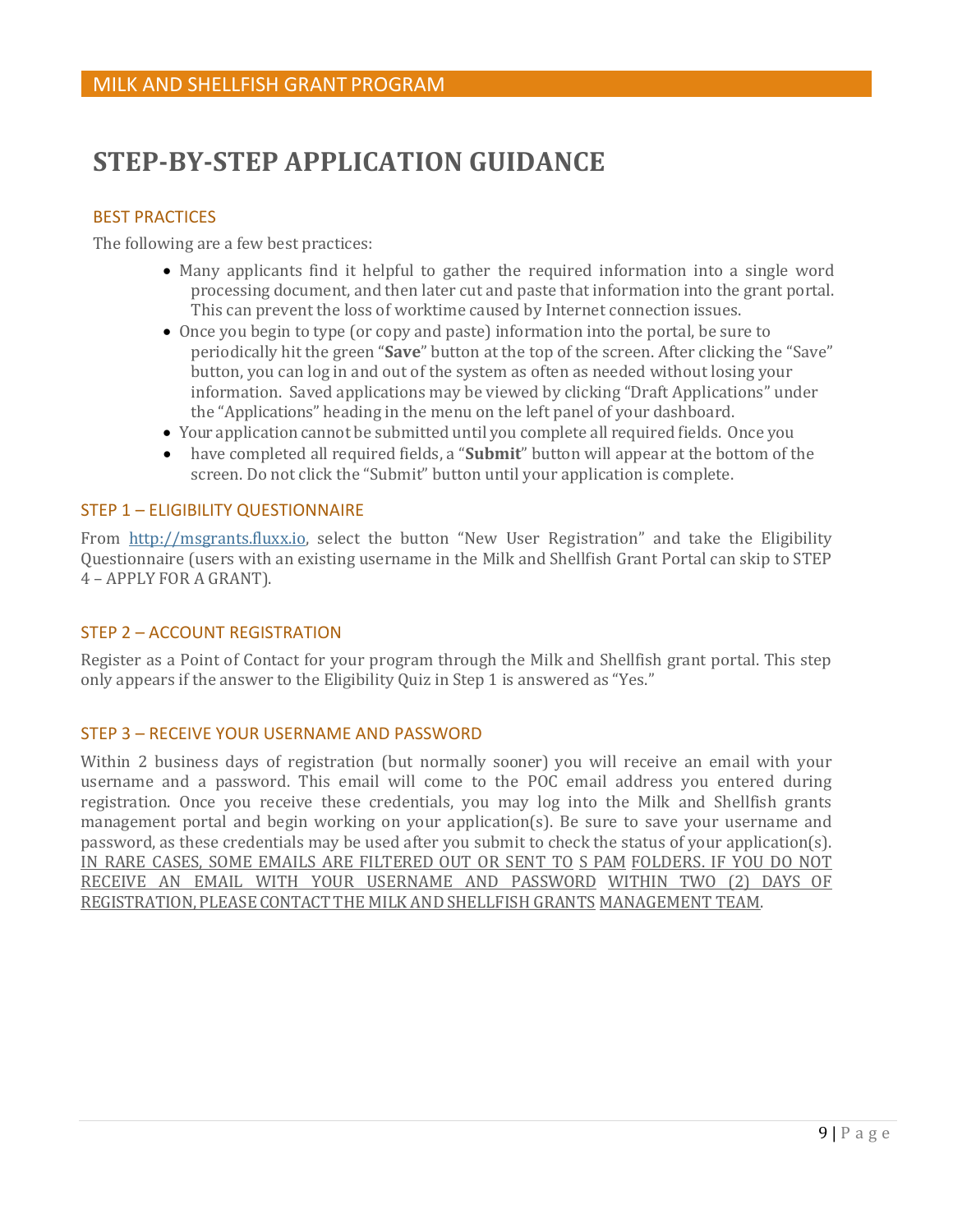### STEP 4 – APPLY FOR A GRANT

Complete your grant application(s) by using your username and password to log into the Milk and Shellfish Grant Portal at [https://msgrants.fluxx.io.](https://msgrants.fluxx.io/) Multiple POCs from a single Program may register and apply for grants through this program, but they should coordinate to ensure they do not apply for more than one (1) grant in each category, and no more than two (2) grants in total for the current grant cycle. If more than two (2) applications are made by a single Program, only the first application in each of the project categories will be evaluated.

Once you log into your user dashboard, click "Apply Now" and select one of the following two categories to begin the application:

- GRADE "A" MILK SAFETY ANNUAL TRAINING NEEDS (Fall 2021)
- SHELLFISH SANITATION ANNUAL TRAINING NEEDS (Fall 2021)

After selecting a grant category, you may begin entering all required information. For certain sections, the required information varies depending on the selected category.

#### <span id="page-11-0"></span>STEP 5 – SAVE AND SUBMIT

- Once you have entered all the required information in Steps 3 and 4, carefully review the information you have entered. Click the blue "**Save**" button at the bottom right corner of your screen (we recommend that you save often during the application process to ensure your work is captured). **Note:** Saved applications may be viewed by clicking "Draft Applications" under the "Applications" heading in the menu on the left panel of your dashboard.
- Your application cannot be submitted until you complete all required fields. To make changes to a saved application, click the "**Edit**" button at the top right corner of your screen.
- Before the grant program deadline, once you have reviewed your application and are confident the information entered into all fields is correct, clear, and complete, click the green "**Submit**" button in the bottom right corner of your screen to submit your application. A "Note for Submit" box will appear, but it is not required to enter any notes. Click "**OK.**"
- Before leaving the Application Portal, allow your screen to refresh (you may have to click on one or more "Update Available" pop-ups), and assure your application moves from the "Draft Applications" section of the Portal to the "Submitted for Review" section. You should also receive a system generated email confirming the submittal of each application, shortly after itis submitted (if you do not receive a confirming email, please check your email SPAM folder).
- **If you do not receive confirmation of your submission, please contact the Milk and Shellfish Grants Management Team at (717) 814-9873 or [msgrants@afdo.org,](mailto:msgrants@afdo.org)  BEFORE THE END DATE OF THE OPEN APPLICATION PERIOD.**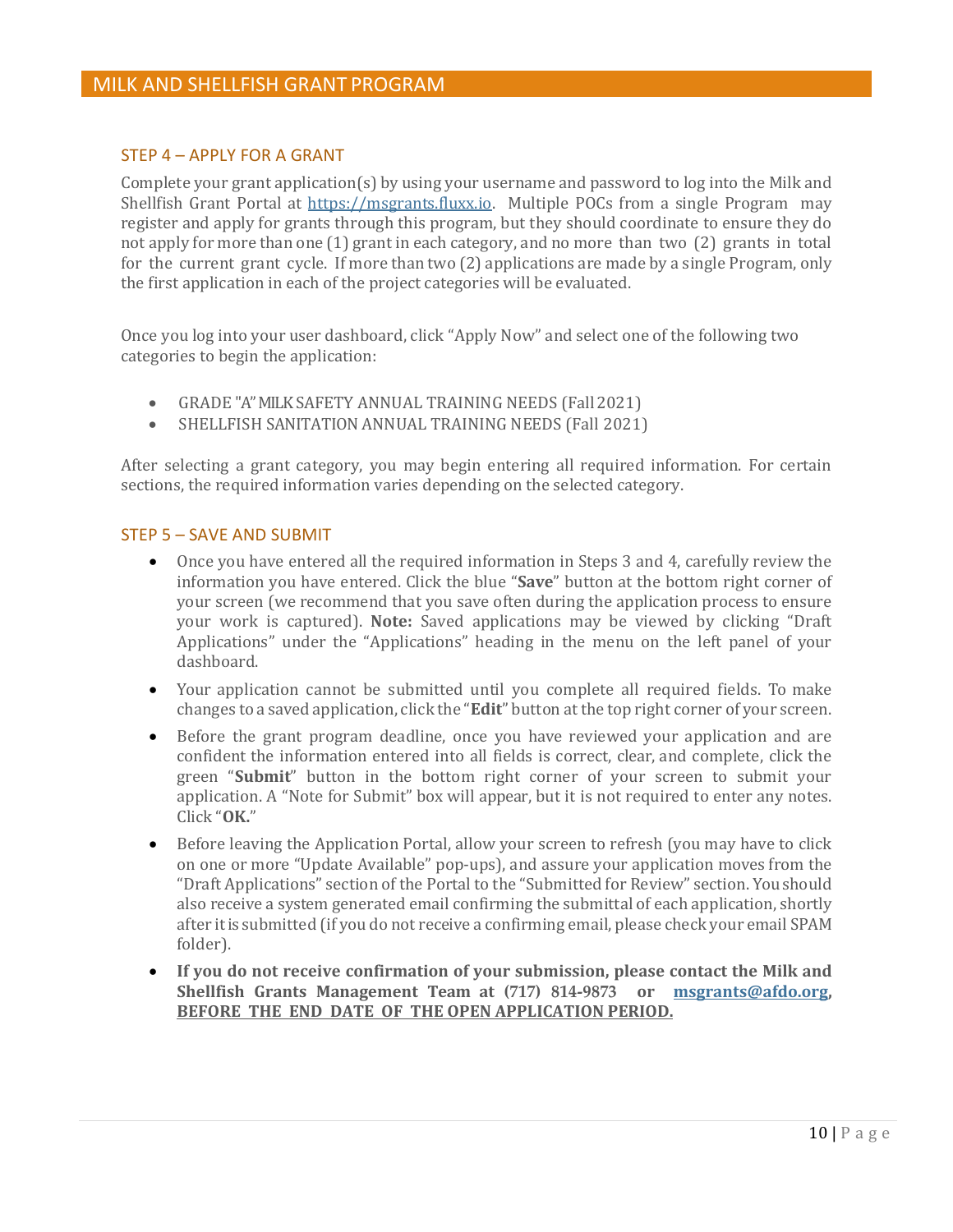### <span id="page-12-0"></span>**IMPORTANT WEB LINKS**

### MILK AND SHELLFISH GRANT PROGRAM HOMEPAGE – [http://afdo.org/grants/m](http://afdo.org/msgrants)sgrants

All the information for this grant program, including the latest information and program updates, and access to the grant portal, can be found at this site.

#### MILK AND SHELLFISH GRANT PORTAL – [https://msgrants.fluxx.io](https://msgrants.fluxx.io/)

This link leads directly to the grant portal where you can register and apply for grants for this FDAfunded opportunity. The portal will be open for new training applications from September 27, 2021 through October 29, 2021 until 7:59 PM ET. This portal can also be reached through the AFDO Milk and Shellfish Grant Program homepage.

#### DOWNLOAD A MODERN BROWSER – [http://afdo.org/grants/browsers](http://afdo.org/msgrants/browsers)

The grants management portal has minimum requirements for security and functionality reasons. Utilize this link to access and download a modern browser that is compatible with the system. Contact your Program's information technology office for assistance.